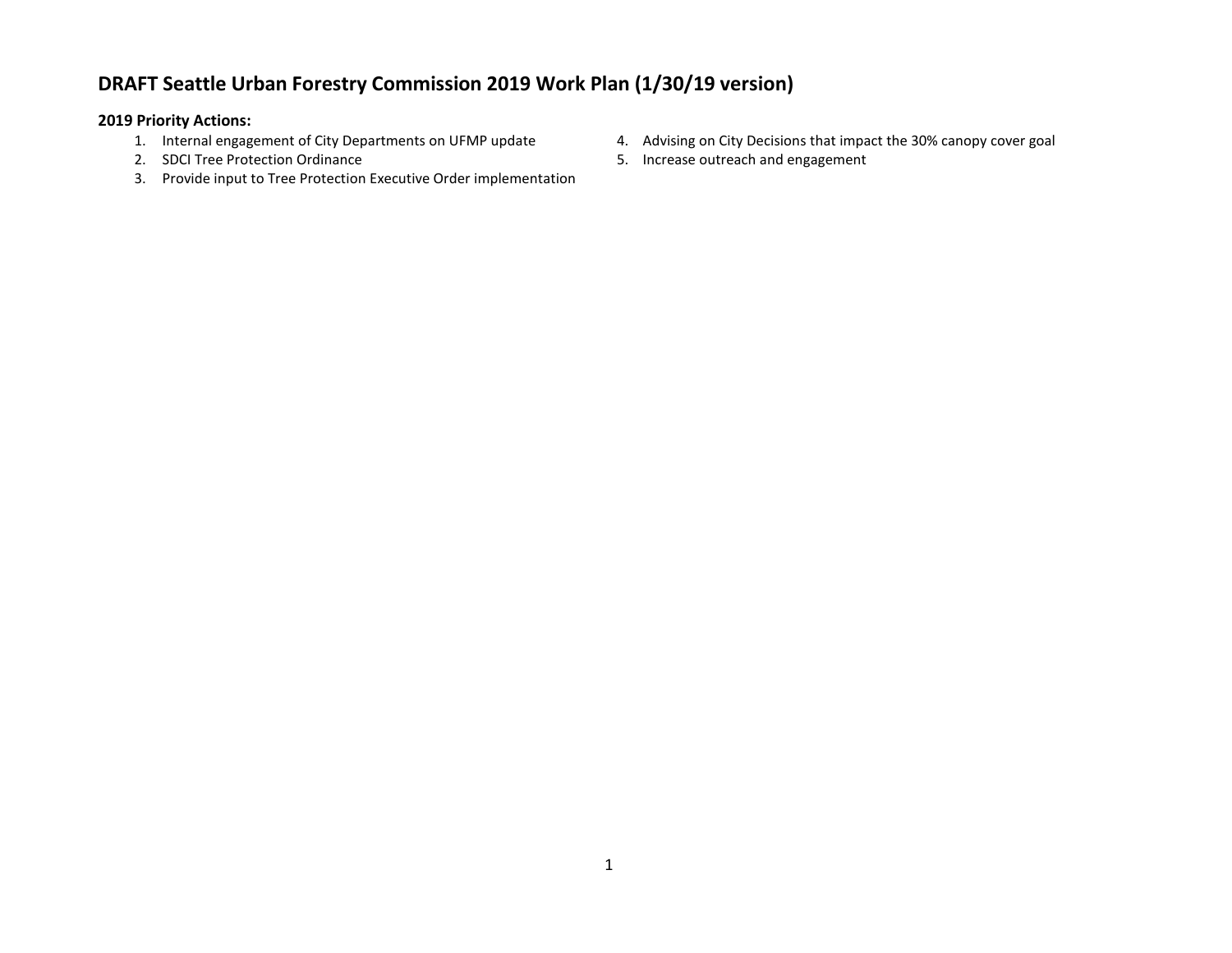|     | <b>Topic Area / Action</b>                                                                                                                                                          | <b>UFC Lead</b><br><b>Responsible</b> | <b>Parties</b><br><b>Involved</b>   | <b>Start Date</b> | <b>UFC Agenda</b><br><b>Date</b> | <b>Key Outcome</b><br>/Deliverable |
|-----|-------------------------------------------------------------------------------------------------------------------------------------------------------------------------------------|---------------------------------------|-------------------------------------|-------------------|----------------------------------|------------------------------------|
| Ι.  | <b>Tree-related City Regulations/Policies</b>                                                                                                                                       |                                       |                                     |                   |                                  |                                    |
| 1.  | Advise the City on its tree protection regulation update                                                                                                                            |                                       |                                     |                   |                                  |                                    |
| a)  | UFC subcommittee to work on tree protection ordinance update<br>language                                                                                                            |                                       |                                     |                   |                                  |                                    |
| b)  | Steward the proposed regulatory changes process                                                                                                                                     | /Steve                                | SDCI/OSE                            | Ongoing           | Ongoing                          | Recommendation                     |
| c)  | Meet with Council and Central staff to move forward tree protection<br>ordinance update                                                                                             |                                       | Council/Cen<br>tral Staff           | Ongoing           | Ongoing                          | Recommendation                     |
| d)  | Develop recommendations for revising Director's rules relevant to clarify<br>the interpretation of the tree protection ordinance (Driven by SDCI's<br>ordinance timeline)           | /Sarah                                | UF IDT,<br>SDCI/OPCD,<br><b>OSE</b> | Ongoing           | Ongoing                          | Recommendation                     |
| e)  | Formalize recommendations for code enforcement of existing SDCI tree<br>ordinance                                                                                                   | Weston/Steve                          | SDCI/OPCD                           | Ongoing           | Ongoing                          | Recommendation                     |
| f)  |                                                                                                                                                                                     |                                       |                                     |                   |                                  |                                    |
| 2.  | Advise the City on urban forestry policies                                                                                                                                          |                                       |                                     |                   |                                  |                                    |
| a)  | Seattle Parks & Recreation tree and view policies including:<br>Supplemental Use Guidelines for Natural Areas/Greenbelts<br>Cheasty Greenspace Mountain Bike/Pedestrian Trail Pilot | /Sarah                                | Parks                               | Ongoing           | Ongoing                          | Monitor                            |
| b)  | Explore opportunities for tree planting in industrial areas: Port of<br>Seattle, Freight Advisory Board; SDOT                                                                       | /Craig                                | Port of<br>Seattle                  | <b>TBD</b>        | <b>TBD</b>                       | <b>Build Relationship</b>          |
| c)  | Follow up on recommendation for increased coordination between<br>SDOT and SCL on tree maintenance and pruning cycles.                                                              |                                       | UF IDT                              | Ongoing           | Ongoing                          | <b>TBD</b>                         |
| d)  |                                                                                                                                                                                     |                                       |                                     |                   |                                  |                                    |
| e)  |                                                                                                                                                                                     |                                       |                                     |                   |                                  |                                    |
| II. | <b>Urban Forest Management Plan</b>                                                                                                                                                 |                                       |                                     |                   |                                  |                                    |
| 1.  | <b>Support UFMP update</b>                                                                                                                                                          |                                       |                                     |                   |                                  |                                    |
| a)  | Participate in strategic deliberations with Core Team and provide input                                                                                                             |                                       |                                     |                   |                                  | Letter of support                  |
| b)  |                                                                                                                                                                                     |                                       |                                     |                   |                                  |                                    |
| C)  |                                                                                                                                                                                     |                                       |                                     |                   |                                  |                                    |
| d)  |                                                                                                                                                                                     |                                       |                                     |                   |                                  |                                    |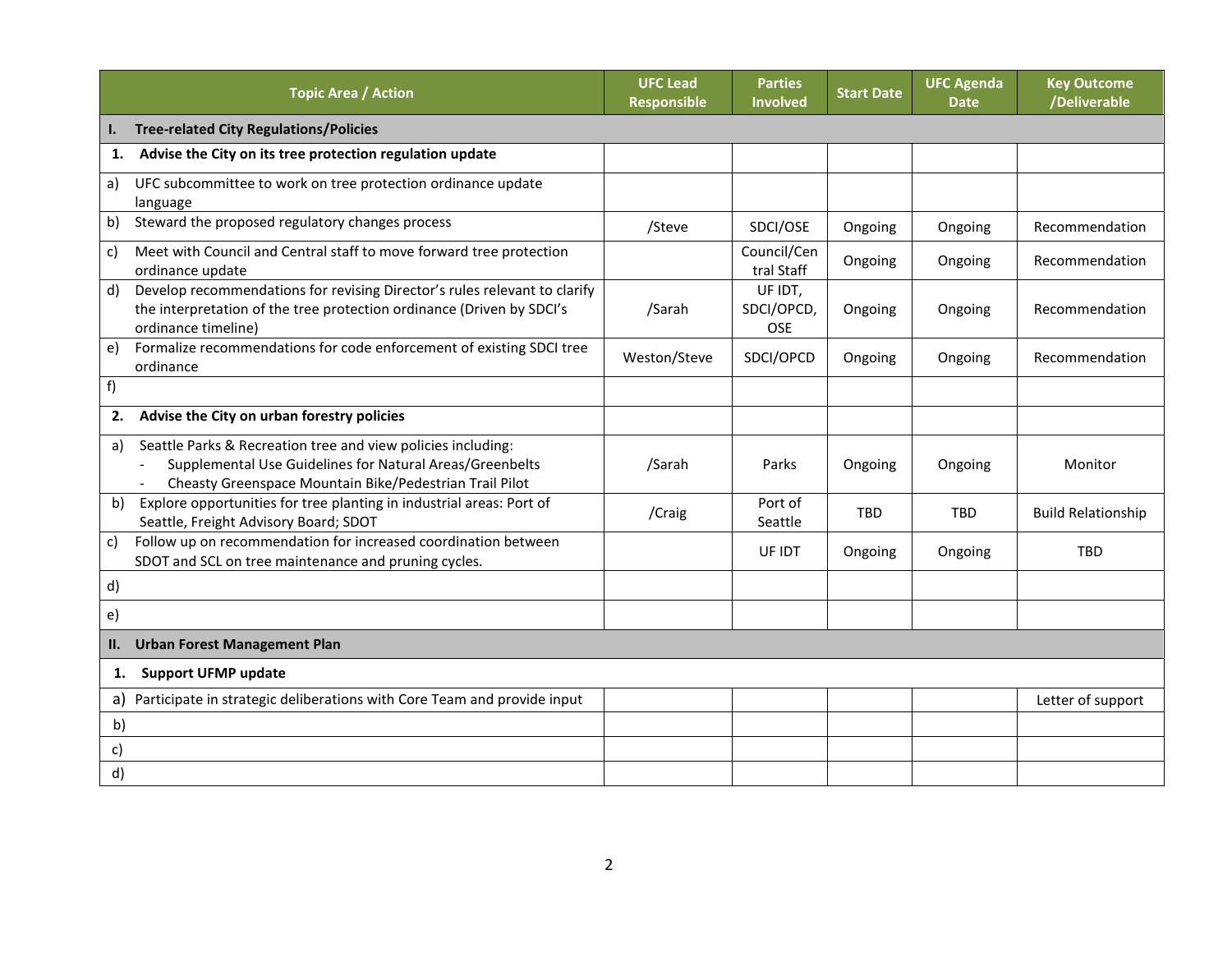|              | <b>Topic Area / Action</b>                                                                                                                                                       | <b>UFC Lead</b><br><b>Responsible</b> | <b>Parties</b><br><b>Involved</b> | <b>Start Date</b> | <b>UFC Agenda</b><br><b>Date</b> | <b>Key Outcome</b><br>/Deliverable          |
|--------------|----------------------------------------------------------------------------------------------------------------------------------------------------------------------------------|---------------------------------------|-----------------------------------|-------------------|----------------------------------|---------------------------------------------|
|              | III. Outreach and Engagement                                                                                                                                                     |                                       |                                   |                   |                                  |                                             |
| 1.           | <b>City Council and Mayor's Office interaction</b>                                                                                                                               |                                       |                                   |                   |                                  |                                             |
| a)           | Present 2018 Annual Report and 2019 work plan to Council and Mayor                                                                                                               | Weston/Sandra<br>W/PdB                | CC, OSE                           | Q1                | Q1                               | Presentation                                |
| b)           | Hold in-person deliberative meetings with Council and Mayor's Office<br>and staff                                                                                                | Weston/                               | CC, OSE                           | Ongoing           | Ongoing                          | <b>Build relationships</b>                  |
| $\mathsf{C}$ | Meet with community groups to engage in dialogue about the<br>importance of trees, the UFC role, and community interests/priorities<br>Key Arena redevelopment<br>Cheasty pilot? |                                       |                                   |                   |                                  |                                             |
| d)           | Development of materials to increase UF understanding of City<br>processes for community members. FAQ                                                                            |                                       |                                   |                   |                                  |                                             |
| e)           | Plan urban forestry outreach and engagement and attend events such as<br>Arbor Day, Green Seattle Day, and Trees for Seattle events                                              | /Sandra                               | UF IDT                            | Ongoing           | Ongoing                          | Presentation,<br>Activity,<br>Participation |
| f)           |                                                                                                                                                                                  |                                       |                                   |                   |                                  |                                             |
| g)           |                                                                                                                                                                                  |                                       |                                   |                   |                                  |                                             |
| 2.           | <b>Community Engagement</b>                                                                                                                                                      |                                       |                                   |                   |                                  |                                             |
| a)           | Develop info sheet to respond to community communications                                                                                                                        | Whit/Weston                           | UFC/Comm<br>unity                 | Q1                | March                            | One-pager                                   |
| b)           |                                                                                                                                                                                  |                                       |                                   |                   |                                  |                                             |
| c)           |                                                                                                                                                                                  |                                       |                                   |                   |                                  |                                             |
| 3.           | <b>Internal Engagement</b>                                                                                                                                                       |                                       |                                   |                   |                                  |                                             |
| a)           | Develop annual calendar to invite City Departments to brief the UFC                                                                                                              | Weston/All                            | UF IDT                            | January           | Ongoing                          | Discussion                                  |
| b)           | Introduce the UFC at commission meetings (Planning, Pedestrian, Bike,<br>Parks, MPD Oversight Committee); Neighborhood Council meetings; and<br>public meetings                  | Weston/Sandra/<br><b>UFC</b>          | <b>OSE</b>                        | Ongoing           | Ongoing                          | UFC promotion and<br>coordination           |
| c)           | Align UF IDT and UFC's work plan<br>Hold annual joint UFC/IDT meeting<br>Attend an IDT meeting                                                                                   | Weston/Andrew                         | <b>OSE</b>                        | Ongoing           | Ongoing                          | Coordination                                |
| d)           |                                                                                                                                                                                  |                                       |                                   |                   |                                  |                                             |